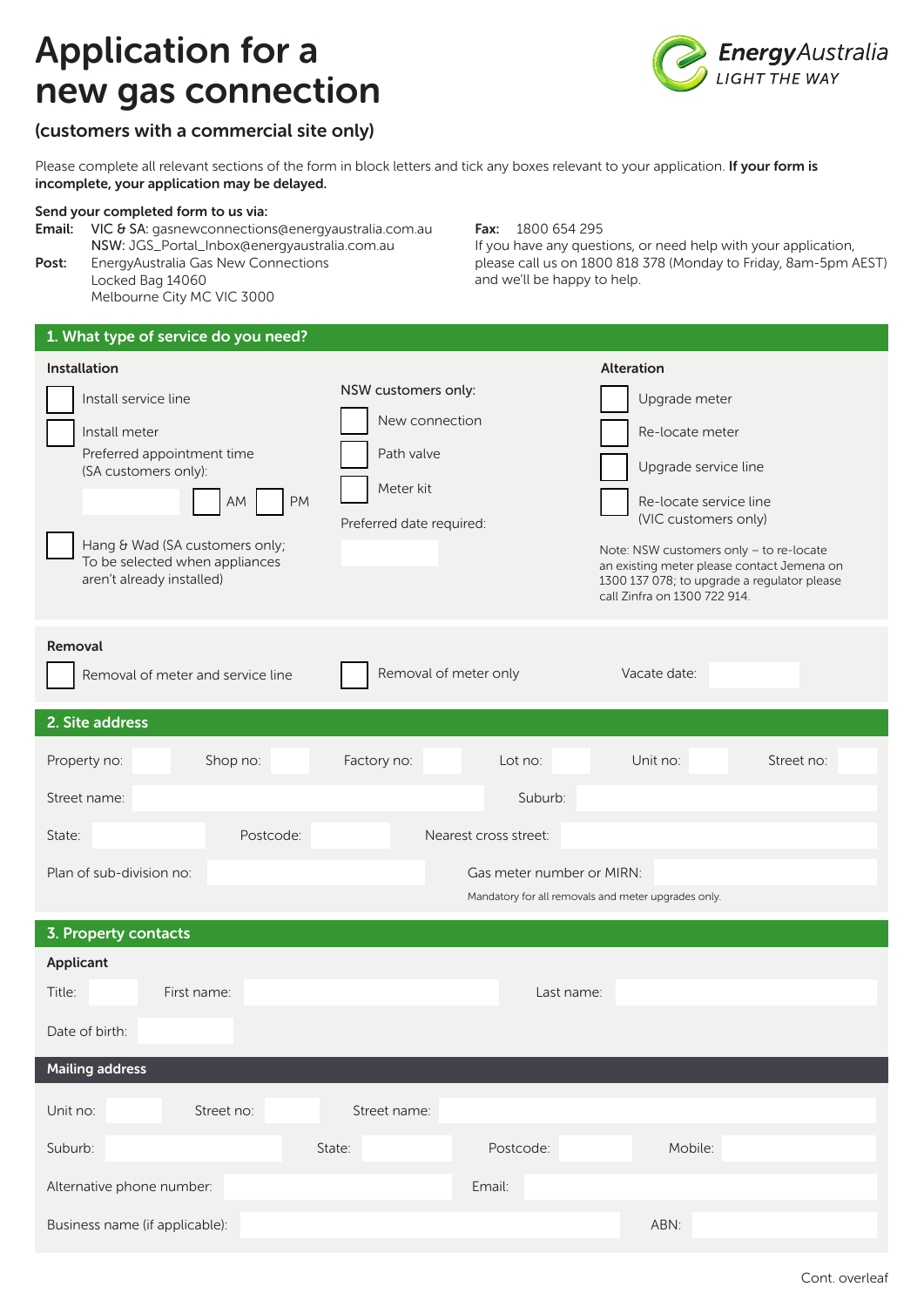| <b>YES</b><br><b>NO</b><br>Is this person also the site contact? |             |                           |            |         |  |  |  |  |
|------------------------------------------------------------------|-------------|---------------------------|------------|---------|--|--|--|--|
| If No then please complete for the site contact:                 |             |                           |            |         |  |  |  |  |
| Title:                                                           | First name: |                           | Last name: |         |  |  |  |  |
| Mobile:                                                          |             | Alternative phone number: |            |         |  |  |  |  |
| Account holder (if different to the applicant)                   |             |                           |            |         |  |  |  |  |
| Title:                                                           | First name: |                           | Last name: |         |  |  |  |  |
| Date of birth:                                                   |             |                           |            |         |  |  |  |  |
| <b>Mailing address</b>                                           |             |                           |            |         |  |  |  |  |
| Unit no:                                                         | Street no:  | Street name:              |            |         |  |  |  |  |
| Suburb:                                                          |             | State:                    | Postcode:  | Mobile: |  |  |  |  |
| Alternative phone number:                                        |             |                           | Email:     |         |  |  |  |  |
| Business name (if applicable):                                   |             |                           |            | ABN:    |  |  |  |  |
| EnergyAustralia account number (if applicable):                  |             |                           |            |         |  |  |  |  |
| 4. Plumber's details                                             |             |                           |            |         |  |  |  |  |
| Title:                                                           | First name: |                           | Last name: |         |  |  |  |  |
| Licence number:                                                  |             | Mobile:                   | Email:     |         |  |  |  |  |
| Certificate of Compliance (COC) number (VIC/ SA customers only): |             |                           |            |         |  |  |  |  |

Energy Safe Victoria (ESV) number (VIC customers only):

## 5. Gas appliance details (installations and alterations only)

To help us install the correct type of gas meter and/or service line, please provide the total mega joule (MJ) load for both existing and new appliances. We may not be able to process your application without this information.

| Appliance                         | <b>QTY</b>     | <b>New</b> | <b>Existing</b> | MJ Load     | Hours of operation<br>per day | Days of operation<br>per week |
|-----------------------------------|----------------|------------|-----------------|-------------|-------------------------------|-------------------------------|
|                                   | $\mathbf 0$    |            |                 | $\mathbf 0$ | 0                             | 0                             |
|                                   | $\mathbf 0$    |            |                 | 0           | $\mathbf 0$                   | 0                             |
|                                   | $\overline{0}$ |            |                 | $\Omega$    | $\mathbf 0$                   | 0                             |
|                                   | $\overline{0}$ |            |                 | $\Omega$    | $\mathbf 0$                   | $\Omega$                      |
|                                   | $\overline{0}$ |            |                 | 0           | $\mathbf 0$                   | $\Omega$                      |
|                                   | $\overline{0}$ |            |                 | $\Omega$    | $\mathbf 0$                   | 0                             |
|                                   | $\overline{0}$ |            |                 | $\Omega$    | $\mathbf 0$                   | 0                             |
| <b>Total MJ load</b><br>required: |                |            |                 |             |                               | 0                             |
|                                   |                |            |                 |             |                               |                               |
| Metering pressure required:       | <b>1.1 KPA</b> | 1.38 KPA   |                 | 2.75 KPA    | Other:                        | <b>KPA</b>                    |
|                                   |                |            |                 |             |                               |                               |